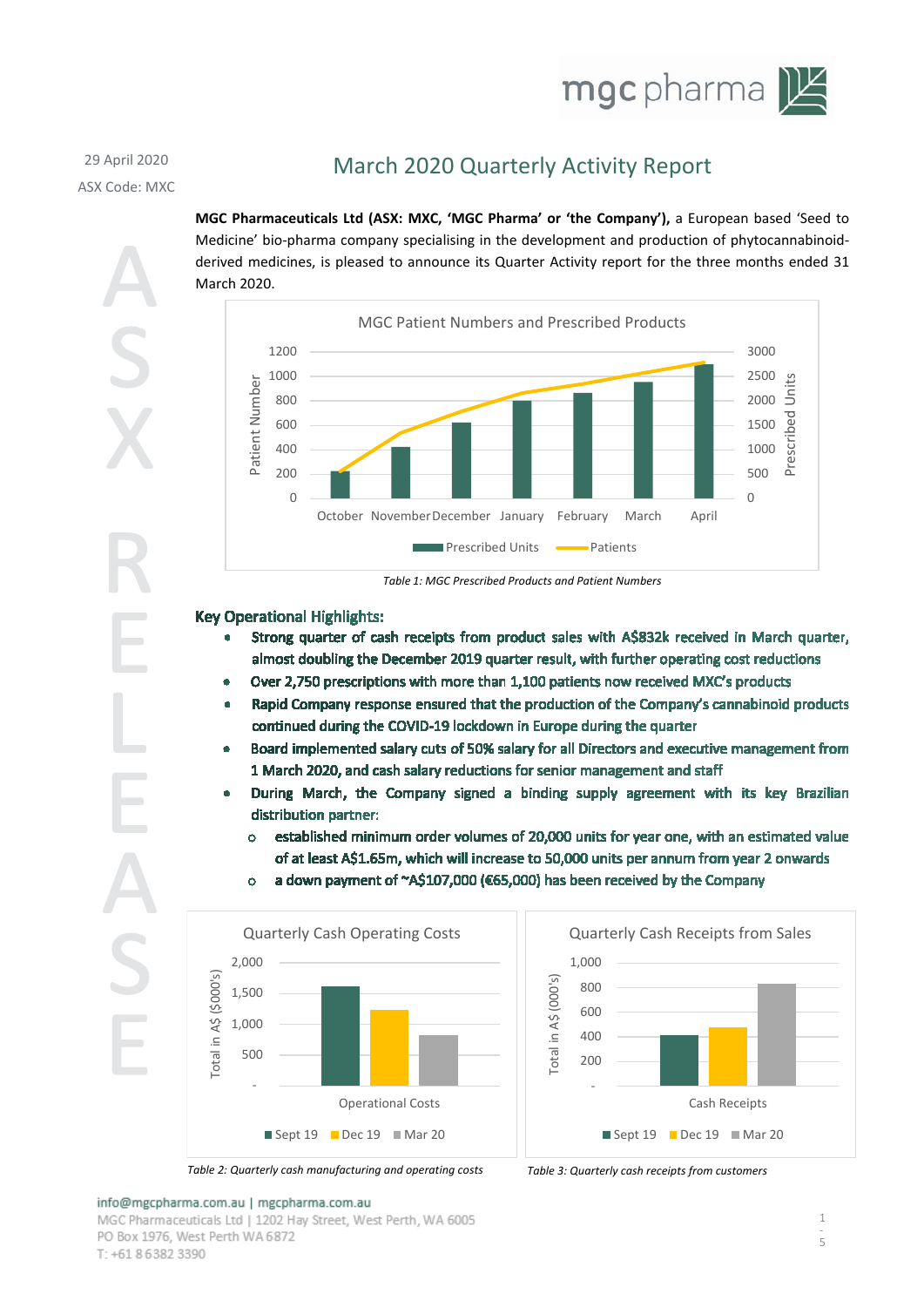

## Response to COVID-19

The Company took prompt action in early March to protect the health and welfare of our staff with the emerging COVID-19 pandemic, whilst managing the significant challenge to continue production of phytocannabinoid medicines at its Slovenian EU GMP manufacturing facility. The Company's actions ensured that the production and supply of its cannabinoid-based medicines continued despite disruptions encountered to the supply of raw materials, export permit approvals and delivery of product caused by border and operating restrictions imposed in Europe with the COVID-19 lockdowns, as set out in ASX release 6 April 2020.

Importantly, the Company was able to report a strong quarter of cashflow generation, with A\$832k of cash receipts generated from sales during the March quarter, almost doubling the December 2019 quarter result. The Company expects to continue generating strong revenues in coming months through sale of its cannabinoid products even though the COVID-19 related restrictions remain in place in Slovenia and throughout the EU, and subject to any supply disruptions or future restrictions put in place to manage the COVID-19 pandemic.

Prior to the COVID-19 pandemic developments, the Board of Directors agreed to implement Executive and Nonexecutive Director salary reductions from 1 January 2020. Following events in recent months, the Board implemented further reductions, including minimum 50% salary cuts for all Directors and executive management from 1 March 2020. In addition, the Company's senior management and most staff agreed to take significant cash salary reductions to be offset for shares in the Company, equating to between 40-50% of their salaries from 1 March 2020 in order to minimise the Company's operating costs in the immediate term. This enabled MGC Pharma to avoid redundancies, continue operations and support our key staff throughout the crisis.

## Pharma Distribution and Operations

MGC Pharma prescriptions are currently over 2,750, across Australia, the UK and Brazil, with over 1,100 patients having received the Company's products. The Company received continued demand for the medications, though the COVID-19 pandemic did hinder expected new market growth as many of the jurisdictions where MGC operates were affected by the lockdown. Notwithstanding this, the Company made positive progress throughout the quarter in its business operations despite the challenging environment.

#### **New ONIX Supply Agreement and Receipt of Down Payment**

In the beginning of March MGC Pharma executed a binding amendment to the supply and distribution agreement with ONIX Empreendimentos e Participações ('**ONIX**'), which establishes a minimum order volume of 20,000 units for year one, with an estimated value of at least A\$1.65 million (€1.0 million), with a down payment of ~A\$107,000 (€65,000) received as part payment for the first purchase order of 4,000 units, which has a total value of ~A\$330,000. Minimum order volume will increase to 50,000 units per annum from year two onwards, with an estimated value of at least A\$4.1 million (€2.5 million) per annum. The agreement has a minimum seven-year term, which may be renewed for an additional five-year term by mutual agreement. The MGC team are currently working with Onix to complete the registration documentation for all of MGC's cannabinoid medicine products for formal approval from Anvisa, the Brazilian National Health Surveillance Agency and regulatory authority.

#### **Commercial Agreement for First Products to Poland**

At the end of February the Company entered into an exclusive commercial wholesale supply agreement ('**Agreement**') with Polish NGO Cannabis House Association (Stowarzyszenie Cannabis House) and the Company will also supply and support the Forensic Laboratory of the Faculty of Law and Administration of the University of Łódź in Poland with their a large-scale commercial research study aimed at collecting data on medicinal cannabis users and products in Poland. MGC will provide CannEpil®, CogniCann®, and the Mercury Pharma line to initially 15 pharmacies and authorised dispensaries and will scale to 50 within the first nine months. Full rollout is planned for 250 locations within two years. Due to the lockdown in Poland the Company has not been able to commence supply as yet but is ready to do so once the restrictions are lifted in the EU.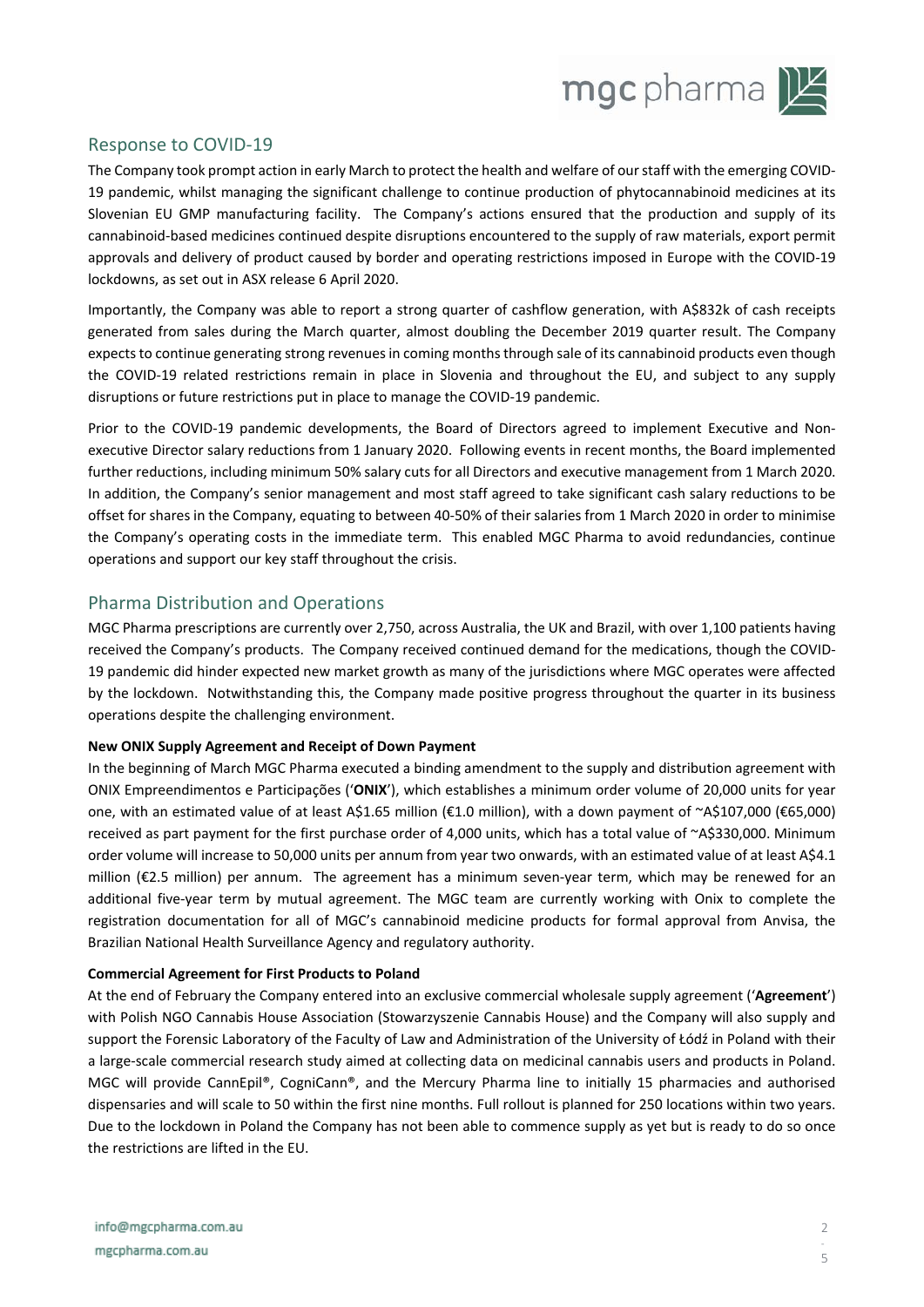

#### **Mercury Pharma Order Increased by 85% to 3,700 units**

MGC Pharma launched a new proprietary affordable prescription medicine line to be branded as Mercury Pharma, specifically for the Australian and New Zealand markets. The Company initially received a purchase order for 2,000 units of MP 100 representing revenue in excess of A\$270,000, which was increased by another 1,700 units, taking the total order volume to 3,700 units, representing a A\$430,000 revenue to the Company.

#### **White Label Supply Agreement with THC Global Group**

At the end of January, the Company signed a supply agreement, for a minimum of 18 months, with THC Global Group Limited (ASX:THC) ('**THC Global**'), for the production and supply of the white label pharmaceutical grade Canndeo branded phytocannabinoid products to Australia and New Zealand.

With total orders of ~€54,000 being fulfilled to THC Global to date, the first purchase order for ~€25,000 was received by the Company, in January 2020. An additional white label product purchase order for ~€98,000 has recently been received.

### Expansion into New Markets

#### **Peru and Bolivia**

At the end of January MGC Pharma signed a distribution agreement with Anden Bio Naturals S.A ('**Anden**') for the exclusive distribution and commercialisation of MGC Pharma's medicines in Peru and Bolivia for the duration of five years.

Relevant in-country approvals to commence import of MGC Products under the Agreement were obtained in March 2020. Under the agreement MGC Pharma will also produce a white label nutraceutical product for Anden to exclusively commercialise in Peru and Bolivia, provided it will not compete with MGC Pharma brands.

## Research and Development – Priority Programmes in EU and Australia

#### **CogniCann Phase II Trial Commenced**

First Patients started treatment in the beginning of March in MGC Pharma's Phase II Clinical Trial in partnership with the University of Notre Dame Australia in Perth, Western Australia ('**UNDA**'). As the Australian government tightened restrictions on access to aged care facilities in response to COVID-19 the sourcing of new participants for the CogniCann® trial has been halted, which will have an effect on the report dates and the Company no longer believes that it will be able to publish the results by the end of Q3. The Company plans to recommence as soon as possible when restrictions are relaxed.

#### **Driving Study and Head to Head Clinical Trials**

Patient recruitment for the Company's clinical trial to assess the effect of CannEpil® on driving performance and the head-to-head clinical trial assessing the efficacy of low-THC to 100% CBD products when treating severe intractable epilepsy have been put on hold due to the current COVID-19 situation. They are expected to recommence as soon as universities re-open and government restrictions are relaxed.

**Joint Venture to research natural anti-infective based formulation ('ArtemiC'** or **the 'Product') on COVID-19 patients**  The Company entered into a binding agreement with Micelle Technology AG ('**Micelle**'), the parent company of Swiss PharmaCan AG (together the '**Parties**'), early April for MGC Pharma to provide necessary research support, commercial manufacturing and distribution of ArtemiC.

Post period-end the Company announced two independent ethics committee approvals, from Nazareth Hospital EMMS (announced 17 April 2019) and Hillel Yaffe Hospital (announced 28 April 2019), to commence the Phase II placebo controlled clinical trial ('**the Trial**'). Both of the hospitals are located in Israel and the trial will evaluate the safety and efficacy of a natural anti-infective based formulation ArtemiC on a total of 50 patients diagnosed with COVID-19. The trial is expected to commence in the coming week and conclude in September, with the final results available in October 2020.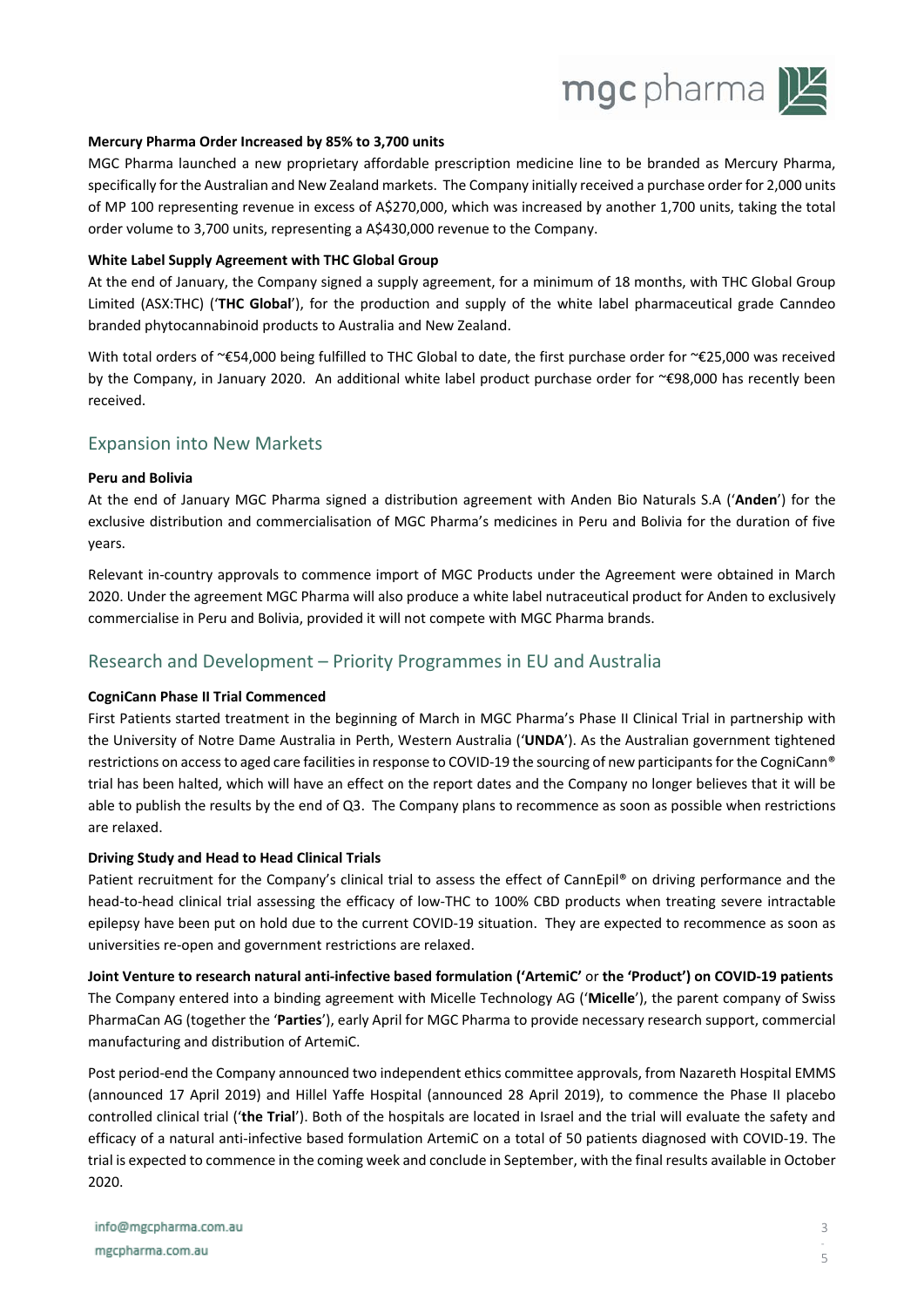

#### **Slovenia – National Institute of Biology Glioblastoma (Brain Cancer) Study**

Post period end the Company announced successful research results from the ongoing pre-clinical research program that supports and directs novel cannabinoid formulations in the development of treatment for glioblastoma multiforme ('**GBM**'), the most aggressive and, so far, therapeutically resistant, primary brain tumour. The study, which is the first of its kind, confirms that the cannabinoid preparations, now including Cannabigerol, can successfully inhibit tumour cell viability and cause a significant percentage of glioblastoma cells to undergo "programmed cell death"; and found that the multi compound cannabinoid formulations (the "small entourage") are more effective than single cannabinoid preparations in fighting the tumours. Importantly, MGC cannabinoid formulations are shown to be able to target glioblastoma stem cells that are considered to be the "roots" of the disease and the critical target in oncology therapy.

The pre-clinical studies will continue in a laboratory environment to identify the most efficient cannabinoid preparation and its ratios for the optimal formula to tackle the glioblastoma cells and/or their stem cells. Subsequently this will assist MGC Pharma to move to Clinical Studies through Phase I and potentially Phase II, at which time the results will be reviewed by an ethics committee.

### Financial and Corporate

#### **Placement and SPP**

In February the Company announced a placement to raise A\$1.0 million from a strategic investor and a Share Purchase Plan ('SPP'), which received valid applications for a total of A\$1,142,460 pursuant to the terms of the SPP, raising a combined total of A\$2,142,460. The SPP was available to all eligible shareholders and was at an issue price of \$0.027 per share together with a free-attaching listed option exercisable at A\$0.045 expiring 31 August 2021.

#### **OTCQB**

Due to the Company's trading being halted for more than 4 business days in March the Company's shares MGCLF are no longer quoted on the OTCQB Venture Market.

#### **Dual Listing on London Stock Exchange**

LSE listing status is currently pending UKLA final approval to list a cannabis sector company, following lodgement of the Company's final prospectus, legal opinions and listing documents in early December 2019.

#### **Appendix 4C**

In accordance with Section 6 of the attached Appendix 4C, the Company confirms the total \$229k was for executive director fees, non-executive director fees, expenditure reimbursements and corporate costs during the quarter.

## Production Facilities – Malta & Slovenia

#### **Malta**

Due to the COVID-19 epidemic Malta has closed all borders and access to the island, therefore all activities in the country are on hold until further notice. The Malta facility construction is contingent upon funding from the planned LSE listing.

#### **Slovenia**

The Company's EU Good Manufacturing Practice ('**GMP**') compounding and manufacturing facility in Slovenia has recently completed its GMP audit review. The Company now expects to receive formal written GMP status renewal confirmation in the coming weeks from the regulatory authority.

**--Ends--**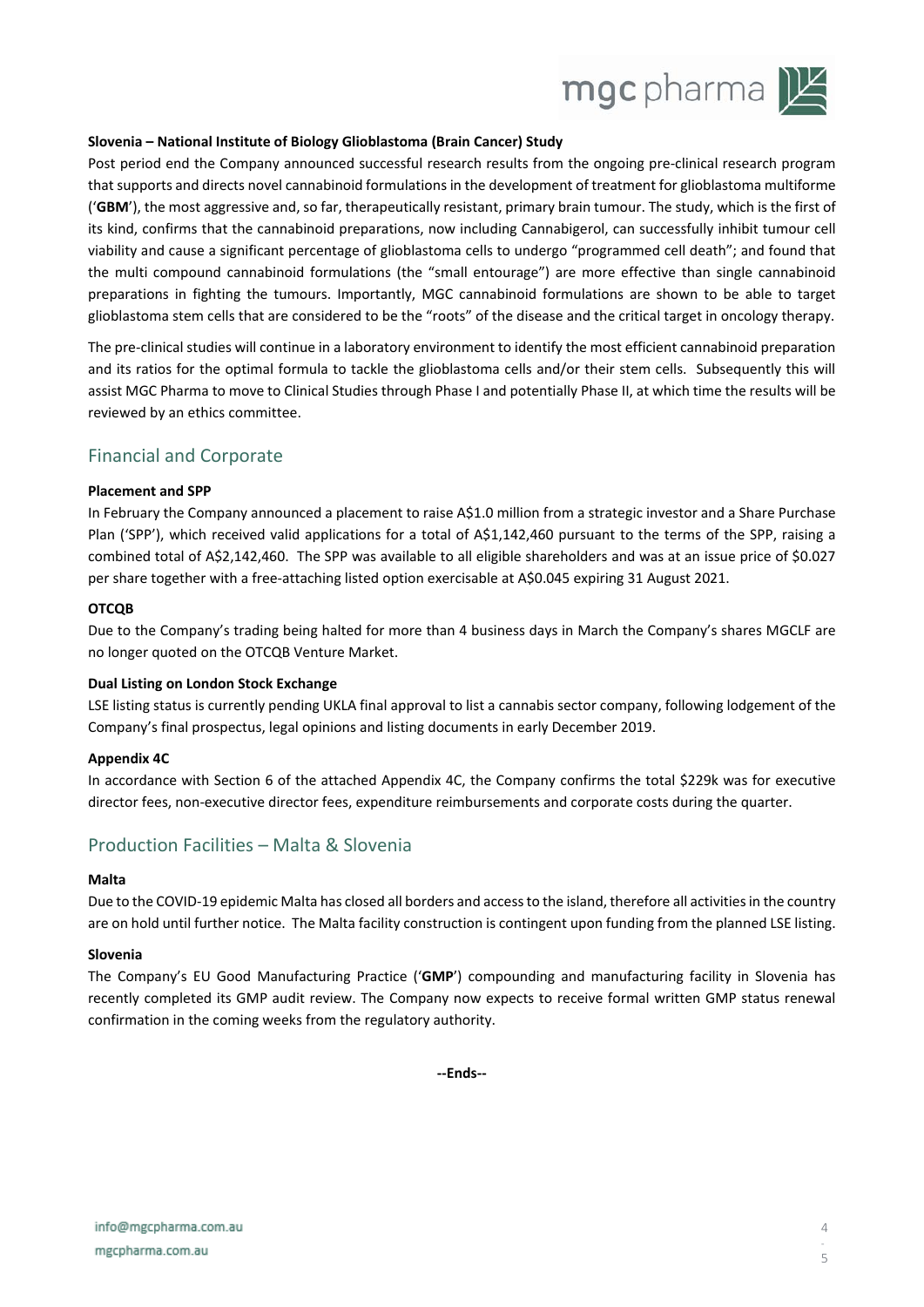

#### **Authorised for release by the Board, for further information please contact:**

**UK IR/Media Advisors** Catherine Leftley/Megan Dennison St Brides Partners Ltd +44 (0) 207 236 1177 [megan@stbridespartners.co.uk](mailto:megan@stbridespartners.co.uk) [catherine@stbridespartners.co.uk](mailto:catherine@stbridespartners.co.uk)

**MGC Pharmaceuticals Ltd** Brett Mitchell Executive Chairman +61 8 6382 3390 [info@mgcpharma.com.au](mailto:info@mgcpharma.com.au)

## About MGC Pharma

MGC Pharmaceuticals Ltd (ASX: MXC) is a European based bio-pharma company developing and supplying affordable standardised phytocannabinoid derived medicines to patients globally. The Company's founders were key figures in the global medical cannabis industry and the core business strategy is to develop and supply high quality phytocannabinoid derived medicines for the growing demand in the medical markets in Europe, North America and Australasia. MGC Pharma has a robust product offering targeting two widespread medical conditions – epilepsy and dementia – and has further products in the development pipeline.

Employing its 'Seed to Medicine' strategy, MGC Pharma has partnered with renowned institutions and academia to optimise cultivation and the development of targeted phytocannabinoid derived medicines products prior to production in the Company's EU-GMP Certified manufacturing facility. MGC Pharma has a number of research collaborations with world renowned academic institutions, and recent research conducted in collaboration with the National Institute of Biology and University Medical Centre Ljubljana, highlighted the positive impact of using specific phytocannabinoid formulations in the treatment of glioblastoma, the most aggressive and so far therapeutically resistant primary brain tumour.

MGC Pharma has a growing patient base in Australia, the UK, Brazil and Ireland and has a global distribution footprint via an extensive network of commercial partners meaning that it is poised to supply the global market. In order to meet the demands of becoming a key global supplier the company is constructing a 15,720m<sup>2</sup> GMP state of the art facility in Malta.

*Follow us through our social media channels*

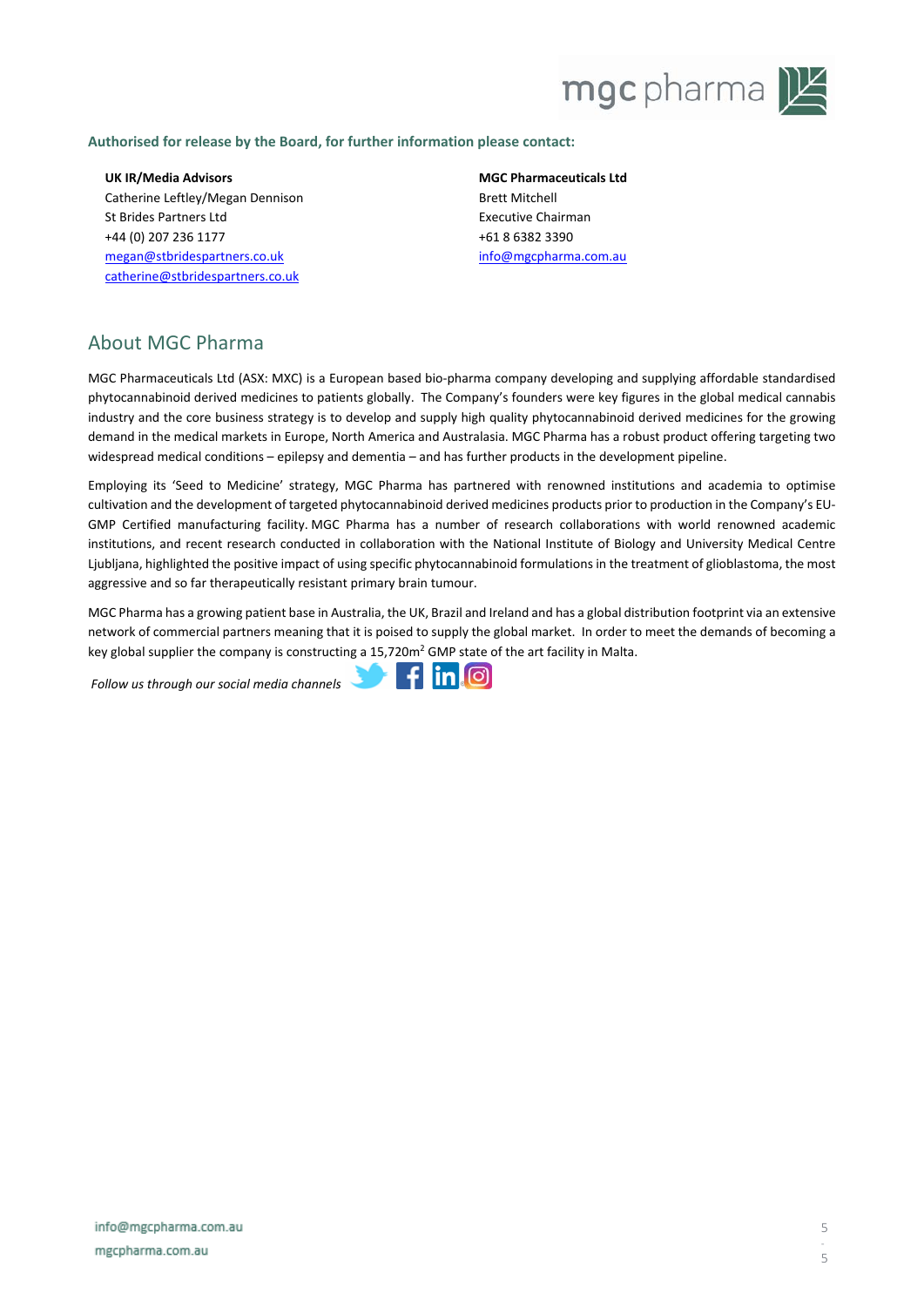

# **Appendix 4C**

# **Quarterly report for entities subject to Listing Rule 4.7B**

#### **Name of entity**

MGC PHARMACEUTICALS LTD

30 116 800 269 31 MARCH 2020

**ABN Quarter ended ("current quarter")**

|     | <b>Consolidated statement of cash flows</b>      | <b>Current quarter</b><br><b>SA'000</b> | Year to date<br>(9 months)<br><b>SA'000</b> |
|-----|--------------------------------------------------|-----------------------------------------|---------------------------------------------|
| 1.  | Cash flows from operating activities             |                                         |                                             |
| 1.1 | Receipts from customers                          | 832                                     | 1,720                                       |
| 1.2 | Payments for                                     |                                         |                                             |
|     | research and development<br>(a)                  | (940)                                   | (3,576)                                     |
|     | (b)<br>product manufacturing and operating costs |                                         |                                             |
|     | i) cost of sales                                 | (798)                                   | (2, 241)                                    |
|     | ii) operating costs                              | (32)                                    | (1,051)                                     |
|     | advertising and marketing<br>(c)                 | (54)                                    | (253)                                       |
|     | (d)<br>leased assets                             |                                         |                                             |
|     | staff costs<br>(e)                               | (382)                                   | (967)                                       |
|     | (f)<br>administration and corporate costs        | (441)                                   | (2, 203)                                    |
| 1.3 | Dividends received (see note 3)                  |                                         |                                             |
| 1.4 | Interest received                                | 1                                       | 12                                          |
| 1.5 | Interest and other costs of finance paid         | (4)                                     | (4)                                         |
| 1.6 | Income taxes paid                                |                                         |                                             |
| 1.7 | Government grants and tax incentives             |                                         | 457                                         |
| 1.8 | Other (provide details if material)              |                                         |                                             |
| 1.9 | Net cash from / (used in) operating activities   | (1,818)                                 | (8, 106)                                    |

| 2.  | Cash flows from investing activities |                          |       |
|-----|--------------------------------------|--------------------------|-------|
| 2.1 | Payments to acquire:                 |                          |       |
|     | entities<br>(a)                      | -                        |       |
|     | businesses<br>(b)                    | $\overline{\phantom{0}}$ |       |
|     | property, plant and equipment<br>(c) | (302)                    | (623) |
|     | investments<br>(d)                   | (24)                     | (26)  |
|     | intellectual property<br>(e)         | $\overline{\phantom{0}}$ |       |
|     | other non-current assets<br>(†)      | $\overline{\phantom{0}}$ |       |

ASX Listing Rules Appendix 4C (01/12/19)

+ See chapter 19 of the ASX Listing Rules for defined terms Page 1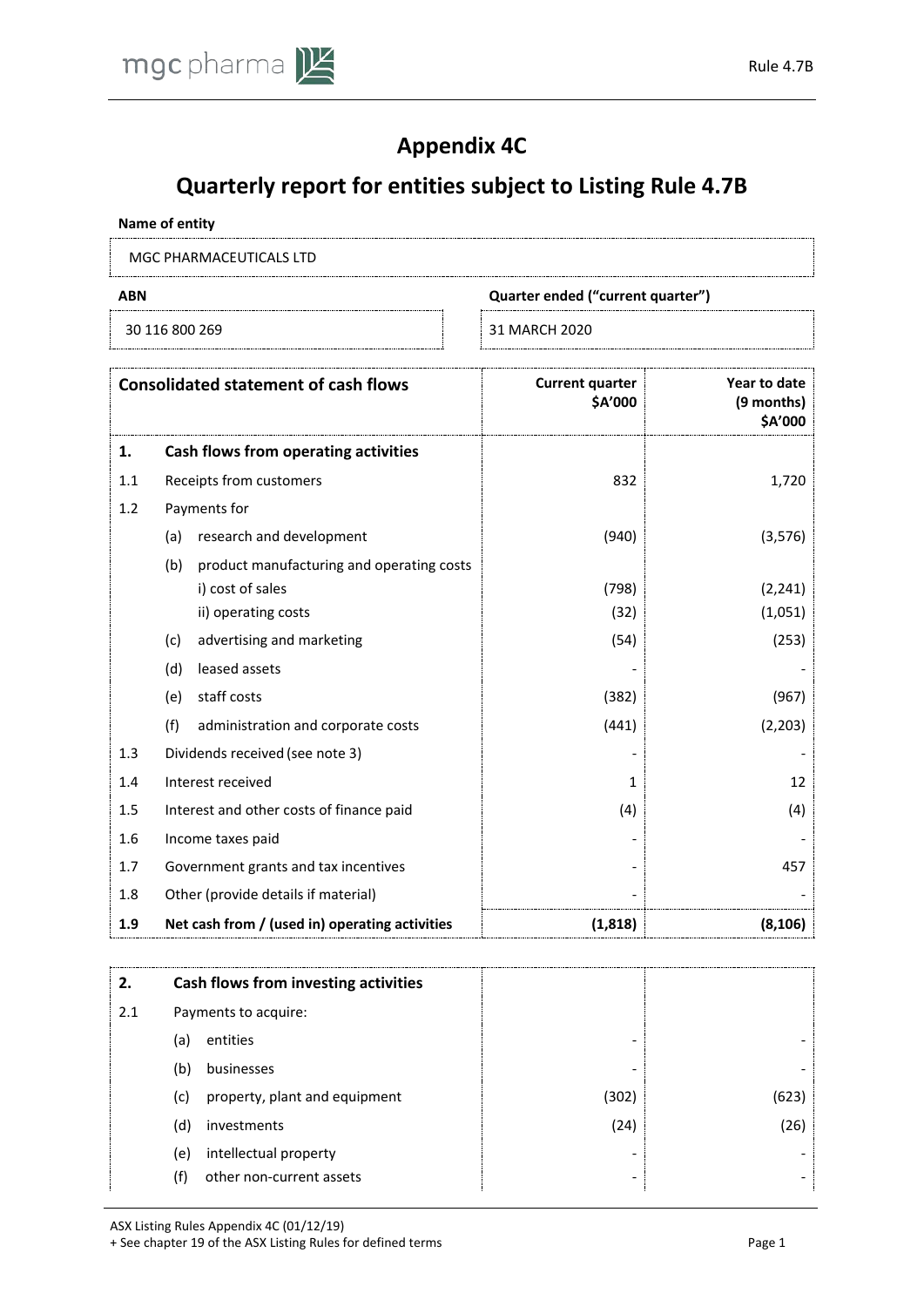

|     | <b>Consolidated statement of cash flows</b>    | <b>Current quarter</b><br>\$A'000 | Year to date<br>(9 months)<br>\$A'000 |
|-----|------------------------------------------------|-----------------------------------|---------------------------------------|
| 2.2 | Proceeds from disposal of:                     |                                   |                                       |
|     | entities<br>(a)                                |                                   |                                       |
|     | (b)<br>businesses                              |                                   |                                       |
|     | (c)<br>property, plant and equipment           |                                   |                                       |
|     | (d)<br>investments                             |                                   |                                       |
|     | intellectual property<br>(e)                   |                                   |                                       |
|     | (f)<br>other non-current assets                |                                   |                                       |
| 2.3 | Cash flows from loans to other entities        |                                   |                                       |
| 2.4 | Dividends received (see note 3)                |                                   |                                       |
| 2.5 | Other (provide details if material)            |                                   |                                       |
| 2.6 | Net cash from / (used in) investing activities | (326)                             | (649)                                 |

| З.   | <b>Cash flows from financing activities</b>                                                |       |       |
|------|--------------------------------------------------------------------------------------------|-------|-------|
| 3.1  | Proceeds from issues of equity securities<br>(excluding convertible debt securities)       | 2,142 | 7,892 |
| 3.2  | Proceeds from issue of convertible debt<br>securities                                      |       |       |
| 3.3  | Proceeds from exercise of options                                                          |       | 6     |
| 3.4  | Transaction costs related to issues of equity<br>securities or convertible debt securities | (2)   | (378) |
| 3.5  | Proceeds from borrowings                                                                   |       |       |
| 3.6  | Repayment of borrowings                                                                    |       |       |
| 3.7  | Transaction costs related to loans and<br>borrowings                                       |       |       |
| 3.8  | Dividends paid                                                                             |       |       |
| 3.9  | Other (loan to third party)                                                                | (59)  | (59)  |
| 3.10 | Net cash from / (used in) financing activities                                             | 2,081 | 7.461 |

| 4.  | Net increase / (decrease) in cash and cash<br>equivalents for the period |         |          |
|-----|--------------------------------------------------------------------------|---------|----------|
| 4.1 | Cash and cash equivalents at beginning of<br>period                      | 1,022   | 2,354    |
| 4.2 | Net cash from / (used in) operating activities<br>(item 1.9 above)       | (1,818) | (8, 106) |
| 4.3 | Net cash from / (used in) investing activities<br>(item 2.6 above)       | (326)   | (649)    |
| 4.4 | Net cash from / (used in) financing activities<br>(item 3.10 above)      | 2,081   | 7,461    |

ASX Listing Rules Appendix 4C (01/12/19)

+ See chapter 19 of the ASX Listing Rules for defined terms Page 2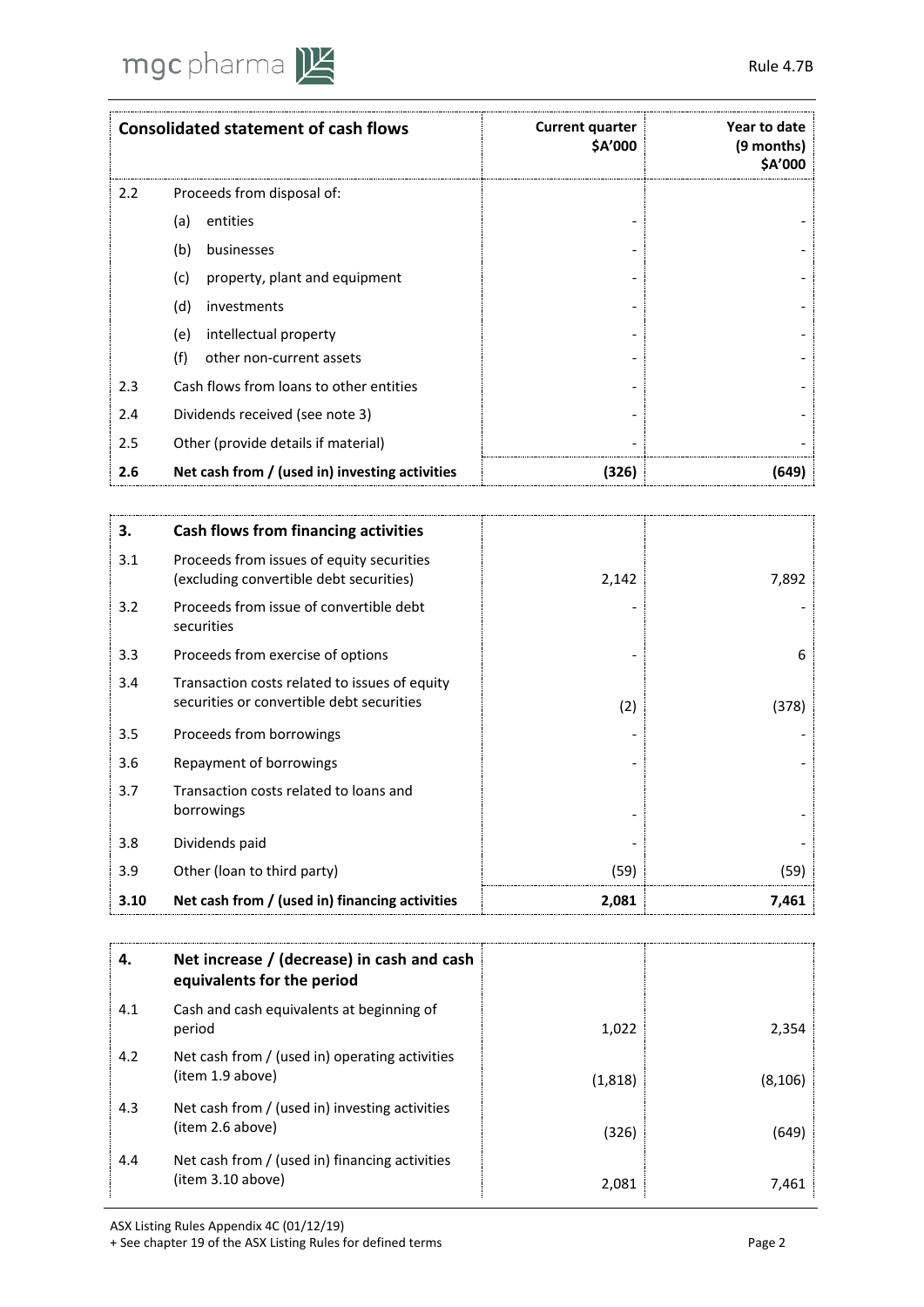

|     | <b>Consolidated statement of cash flows</b>  | <b>Current quarter</b><br>\$A'000 | Year to date<br>(9 months)<br><b>\$A'000</b> |
|-----|----------------------------------------------|-----------------------------------|----------------------------------------------|
| 4.5 | Effect of movement in exchange rates on cash |                                   |                                              |
|     | held                                         | ٥)                                |                                              |
| 4.6 | Cash and cash equivalents at end of quarter  | 950                               |                                              |

| 5.  | Reconciliation of cash and cash<br>equivalents<br>at the end of the quarter (as shown in the<br>consolidated statement of cash flows) to the<br>related items in the accounts | <b>Current quarter</b><br><b>SA'000</b> | <b>Previous quarter</b><br><b>SA'000</b> |
|-----|-------------------------------------------------------------------------------------------------------------------------------------------------------------------------------|-----------------------------------------|------------------------------------------|
| 5.1 | <b>Bank balances</b>                                                                                                                                                          | 896                                     | 968                                      |
| 5.2 | Call deposits                                                                                                                                                                 | 54                                      | 54                                       |
| 5.3 | <b>Bank overdrafts</b>                                                                                                                                                        |                                         |                                          |
| 5.4 | Other (provide details)                                                                                                                                                       |                                         |                                          |
| 5.5 | Cash and cash equivalents at end of quarter<br>(should equal item 4.6 above)                                                                                                  | 950                                     | 1.022                                    |

| Payments to directors of the entity and their associates                                   | <b>Current quarter</b><br><b>SA'000</b> |
|--------------------------------------------------------------------------------------------|-----------------------------------------|
| Aggregate amount of payments to related parties and their associates<br>included in item 1 | 229                                     |
| Aggregate amount of payments to related parties and their associates<br>included in item 2 |                                         |
|                                                                                            |                                         |

Note: if any amounts are shown in items 6.1 or 6.2, your quarterly activity report must include a description of, and an explanation for, such payments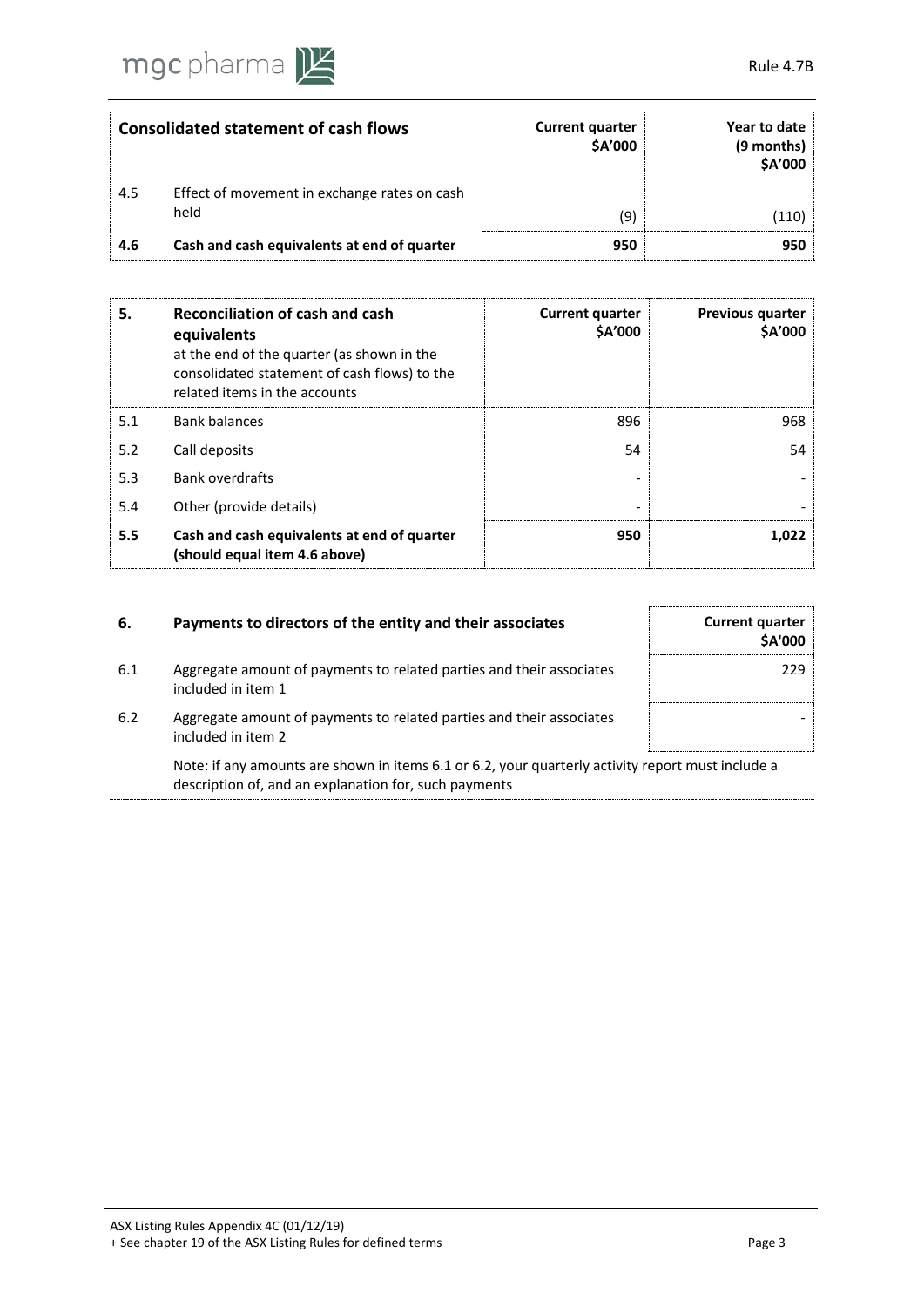

- **7.** Financing facilities available *Note: the term "facility' includes all forms of financing arrangements available to the entity. Add notes as necessary for an understanding of the sources of finance available to the entity.*
- 
- 7.2 Credit standby arrangements
- 7.3 Other (please specify)
- **7.4 Total financing facilities**

| 7.  | Financing facilities available<br>Note: the term "facility' includes all forms of financing<br>arrangements available to the entity.<br>Add notes as necessary for an understanding of the<br>sources of finance available to the entity. | Total facility amount at<br>quarter end<br><b>SA'000</b> | Amount drawn at<br>quarter end<br><b>SA'000</b> |
|-----|-------------------------------------------------------------------------------------------------------------------------------------------------------------------------------------------------------------------------------------------|----------------------------------------------------------|-------------------------------------------------|
| 7.1 | Loan facilities                                                                                                                                                                                                                           | NII                                                      |                                                 |
| 7.2 | Credit standby arrangements                                                                                                                                                                                                               |                                                          |                                                 |
| 7.3 | Other (please specify)                                                                                                                                                                                                                    |                                                          |                                                 |
| 7.4 | <b>Total financing facilities</b>                                                                                                                                                                                                         |                                                          |                                                 |

#### 7.5 **Unused financing facilities available at quarter end** NIL

7.6 Include in the box below a description of each facility above, including the lender, interest rate, maturity date and whether it is secured or unsecured. If any additional financing facilities have been entered into or are proposed to be entered into after quarter end, include a note providing details of those facilities as well.

NIL

| 8.  | Estimated cash available for future operating activities                     | <b>SA'000</b> |
|-----|------------------------------------------------------------------------------|---------------|
| 8.1 | Net cash from / (used in) operating activities (Item 1.9)                    | (1,818)       |
| 8.2 | Cash and cash equivalents at quarter end (Item 4.6)                          | 950           |
| 8.3 | Unused finance facilities available at quarter end (Item 7.5)                |               |
| 8.4 | Total available funding (Item 8.2 + Item 8.3)                                | 950           |
| 8.5 | Estimated quarters of funding available (Item 8.4 divided by<br>Item $8.1$ ) | 0.5           |

- 8.6 If Item 8.5 is less than 2 quarters, please provide answers to the following questions:
	- 1. Does the entity expect that it will continue to have the current level of net operating cash flows for the time being and, if not, why not?

Answer: Yes

2. Has the entity taken any steps, or does it propose to take any steps, to raise further cash to fund its operations and, if so, what are those steps and how likely does it believe that they will be successful?

Answer: As announced on 28<sup>th</sup> April, the entity has received firm commitments for the share placement of \$3.5m

3. Does the entity expect to be able to continue its operations and to meet its business objectives and, if so, on what basis?

Answer: Yes, as per point 2 above, the entity will use the committed funds towards its continued production of the Company's cannabinoid-based medicines to fulfil current and future sales orders; to undertake clinical trials for ArtemiC to be tested on patients diagnosed with COVID-19, including the products' development for commercial production and s. Does the entity expect to be able to<br>objectives and, if so, on what basis?<br>Panswer: Yes, as per point 2 above, the entity<br>production of the Company's canna<br>sales orders; to undertake clinical tr<br>with COVID-19, including